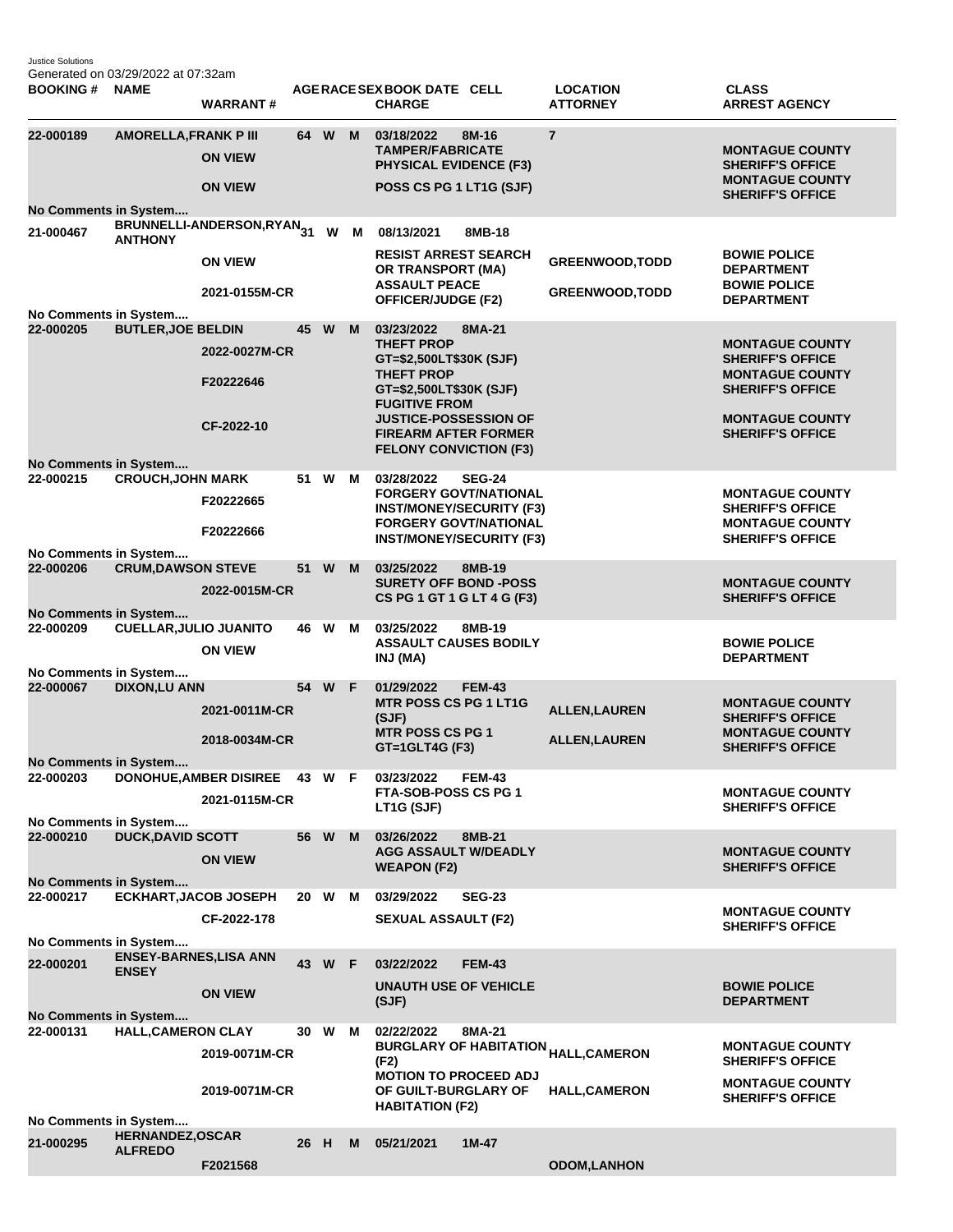|                                                              |                              |                                                 |        |        |                                               | <b>SOB - SEXUAL ASSAULT IN</b><br><b>DISASTER AREA (F1)</b>                         |                                         | <b>TEXAS DEPARTMENT OF</b><br><b>PUBLIC SAF</b>               |  |
|--------------------------------------------------------------|------------------------------|-------------------------------------------------|--------|--------|-----------------------------------------------|-------------------------------------------------------------------------------------|-----------------------------------------|---------------------------------------------------------------|--|
|                                                              |                              | PRL2105000127                                   |        |        |                                               | ICE HOLD ()                                                                         | <b>ODOM,LANHON</b>                      | <b>TEXAS DEPARTMENT OF</b><br><b>PUBLIC SAF</b>               |  |
| <b>No Comments in System</b>                                 |                              |                                                 |        |        |                                               | 8MB-21                                                                              |                                         |                                                               |  |
| 22-000145                                                    | <b>HILLIARD, DAVID BURNS</b> | 2021-0122M-CR                                   |        | 60 W   | M                                             | 02/28/2022<br><b>FAILURE TO APPEAR-BURG</b><br>OF HAB (SJF)                         |                                         | <b>MONTAGUE COUNTY</b><br><b>SHERIFF'S OFFICE</b>             |  |
|                                                              |                              | 17943-01                                        |        |        |                                               | <b>PUBLIC INTOX (MC)</b>                                                            |                                         | <b>MONTAGUE COUNTY</b><br><b>SHERIFF'S OFFICE</b>             |  |
| No Comments in System<br>22-000212                           |                              | KNOWLES, THOMAS MYRON 34 W M                    |        |        |                                               | 03/26/2022<br>8MA-18                                                                |                                         |                                                               |  |
|                                                              |                              | <b>ON VIEW</b>                                  |        |        |                                               | <b>MAN DEL CS PG 1</b><br><b>GT=1GLT4G (F2)</b>                                     |                                         | <b>MONTAGUE COUNTY</b><br><b>SHERIFF'S OFFICE</b>             |  |
|                                                              |                              | <b>ON VIEW</b>                                  |        |        |                                               | <b>RESIST ARREST SEARCH</b><br><b>OR TRANSPORT (MA)</b>                             |                                         | <b>MONTAGUE COUNTY</b><br><b>SHERIFF'S OFFICE</b>             |  |
| No Comments in System                                        |                              | 1707344D                                        |        |        |                                               | <b>POSS CS PG 1/1-B LT 1G</b><br>(SJF)                                              |                                         | <b>MONTAGUE COUNTY</b><br><b>SHERIFF'S OFFICE</b>             |  |
| 22-000213                                                    |                              | LEMONS, DANIEL DEWAYNE 36 W M                   |        |        |                                               | 03/26/2022<br>8MA-18                                                                |                                         |                                                               |  |
|                                                              |                              | <b>ON VIEW</b>                                  |        |        |                                               | <b>RECKLESS DRIVING (MB)</b>                                                        |                                         | <b>MONTAGUE COUNTY</b><br><b>SHERIFF'S OFFICE</b>             |  |
|                                                              |                              | F20222671                                       |        |        |                                               | <b>FRAUD USE/POSS</b><br><b>IDENTIFYING INFO # ITEMS</b><br>5LT10 (F3)              |                                         | <b>MONTAGUE CC</b>                                            |  |
|                                                              |                              | F20222672                                       |        |        |                                               | POSS CS PG 1 LT1G (SJF)                                                             |                                         | <b>MONTAGUE CC</b>                                            |  |
| No Comments in System                                        |                              |                                                 |        |        |                                               |                                                                                     |                                         |                                                               |  |
| 21-000744                                                    |                              | <b>MONEY, WESLEY FRANKLIN</b><br><b>ON VIEW</b> | 25 W M |        | 12/29/2021<br>8MB-21<br><b>EVADING ARREST</b> |                                                                                     | <b>BOWIE POLICE</b>                     |                                                               |  |
|                                                              |                              | <b>ON VIEW</b>                                  |        |        |                                               | <b>DETENTION (MA)</b><br><b>POSS STOLEN PROP(THEFT</b><br>PROP \$100-\$750) (MB)    |                                         | <b>DEPARTMENT</b><br><b>BOWIE POLICE</b><br><b>DEPARTMENT</b> |  |
|                                                              |                              | <b>ON VIEW</b>                                  |        |        |                                               | <b>FRAUD USE/POSS</b>                                                               | IDENTIFYING INFO # ITEMS JORDAN, COLLIN | <b>BOWIE POLICE</b><br><b>DEPARTMENT</b>                      |  |
|                                                              |                              | <b>ON VIEW</b>                                  |        |        |                                               | 5LT10 (F3)<br><b>POSS DANGEROUS DRUG</b><br>(MA)                                    | <b>JORDAN, COLLIN</b>                   | <b>BOWIE POLICE</b><br><b>DEPARTMENT</b>                      |  |
|                                                              |                              | 2021-0142M-CR                                   |        |        |                                               | <b>CAPIAS/MTP-POSS CS PG 1</b><br>LT1G (SJF)                                        | <b>JORDAN, COLLIN</b>                   | <b>BOWIE POLICE</b><br><b>DEPARTMENT</b>                      |  |
| <b>No Comments in System</b>                                 |                              |                                                 |        |        |                                               |                                                                                     |                                         |                                                               |  |
| 22-000022                                                    | <b>NEISS, JERRY ALAN</b>     | F20212625                                       |        | 35 W   | M                                             | 01/12/2022<br>1M-46<br><b>FAIL TO COMPLY SEX OFF</b>                                | DUTY TO REG LIFE/ANNUAL JORDAN, COLLIN  | <b>MONTAGUE COUNTY</b>                                        |  |
|                                                              |                              |                                                 |        |        |                                               | (F3)                                                                                |                                         | <b>SHERIFF'S OFFICE</b>                                       |  |
| No Comments in System                                        |                              |                                                 |        |        |                                               |                                                                                     |                                         |                                                               |  |
| 22-000216                                                    | <b>NEWSOME, SONIA DANN</b>   | F20222667                                       |        | 46 W F |                                               | 03/28/2022<br><b>SEG-26</b><br><b>FORGERY GOVT/NATIONAL</b>                         |                                         | <b>MONTAGUE COUNTY</b>                                        |  |
|                                                              |                              |                                                 |        |        |                                               | <b>INST/MONEY/SECURITY (F3)</b><br><b>FORGERY GOVT/NATIONAL</b>                     |                                         | <b>SHERIFF'S OFFICE</b><br><b>MONTAGUE COUNTY</b>             |  |
|                                                              |                              | F20222668                                       |        |        |                                               | <b>INST/MONEY/SECURITY (F3)</b>                                                     |                                         | <b>SHERIFF'S OFFICE</b>                                       |  |
| <b>No Comments in System</b><br>22-000065                    |                              | PADGETT, AMY ELIZABETH                          |        | 25 W F |                                               |                                                                                     |                                         |                                                               |  |
|                                                              |                              | 2020-0042M-CR                                   |        |        |                                               | 01/29/2022<br><b>FEM-43</b><br><b>MTR - BURGLARY OF</b><br><b>HABITATION (F2)</b>   | <b>COLE, TIM</b>                        | <b>SAINT JO POLICE</b><br><b>DEPARTMENT</b>                   |  |
|                                                              |                              | 2020-0153M-CR                                   |        |        |                                               | <b>MTR - POSS CS PG 1</b><br>GT=1GLT4G (F3)                                         | <b>COLE, TIM</b>                        | <b>SAINT JO POLICE</b><br><b>DEPARTMENT</b>                   |  |
|                                                              |                              | 2020-0154M-CR                                   |        |        |                                               | MTR - POSS CS PG 1 LT1G<br>(SJF)                                                    | <b>COLE, TIM</b>                        | <b>SAINT JO POLICE</b><br><b>DEPARTMENT</b>                   |  |
|                                                              |                              | 2021-0192M-CR                                   |        |        |                                               | <b>MTR - POSS CS PG 1</b><br>GT=4GLT200G (F2)                                       | <b>COLE, TIM</b>                        | <b>SAINT JO POLICE</b><br><b>DEPARTMENT</b>                   |  |
| No Comments in System<br><b>ROY, EVAN NATHANIEL</b>          |                              |                                                 |        |        |                                               |                                                                                     |                                         |                                                               |  |
| 22-000155                                                    |                              |                                                 | 37 W   |        | M                                             | 03/03/2022<br>8MB-18<br><b>PAROLE VIOLATION-BLUE</b>                                |                                         | <b>TEXAS DEPARTMENT OF</b>                                    |  |
| 03022022 - 06680380<br><b>WARRANT()</b><br><b>PUBLIC SAF</b> |                              |                                                 |        |        |                                               |                                                                                     |                                         |                                                               |  |
| No Comments in System<br>21-000266                           | <b>SANDERS, LANE JOSEPH</b>  |                                                 |        | 25 W M |                                               | 05/07/2021<br>8M-14                                                                 |                                         |                                                               |  |
|                                                              |                              | 2020-0133M-CR                                   |        |        |                                               | MTP - POSS CS PG 1<br>GT=4GLT200G (F2)                                              | <b>WILLIAMS, ROGER</b>                  | <b>BOWIE POLICE</b><br><b>DEPARTMENT</b>                      |  |
|                                                              |                              | 2020-0134M-CR                                   |        |        |                                               | <b>MTP - EVADING ARREST</b><br><b>DETENTION W/VEH OR</b><br><b>WATERCRAFT (SJF)</b> | Williams, Roger                         | <b>BOWIE POLICE</b><br><b>DEPARTMENT</b>                      |  |
|                                                              |                              | <b>ON VIEW</b>                                  |        |        |                                               | <b>RESIST ARREST SEARCH</b><br>OR TRANSPORT (MA)                                    | Williams, Roger                         | <b>BOWIE POLICE</b><br><b>DEPARTMENT</b>                      |  |
| No Comments in System                                        |                              | SOUTHARD, JOSHUA DDALE 31 W M 03/08/2022        |        |        |                                               |                                                                                     |                                         |                                                               |  |
| 22-000164                                                    |                              |                                                 |        |        |                                               | 8MA-19                                                                              |                                         |                                                               |  |